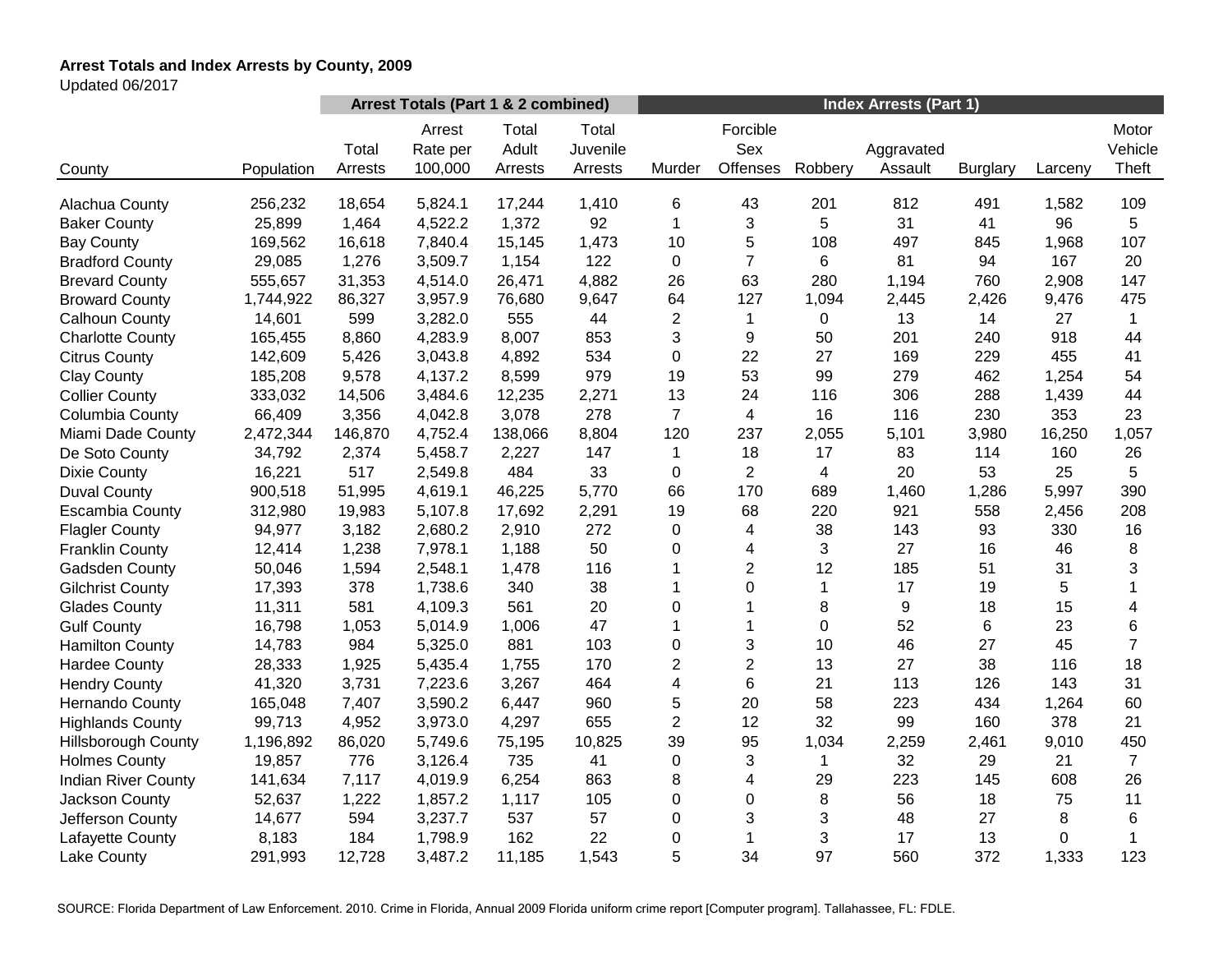# **Arrest Totals and Index Arrests by County, 2009**

Updated 06/2017

|                          |                      | Arrest Totals (Part 1 & 2 combined) |                               |                           |                              | <b>Index Arrests (Part 1)</b> |                             |                |                       |                 |         |                           |
|--------------------------|----------------------|-------------------------------------|-------------------------------|---------------------------|------------------------------|-------------------------------|-----------------------------|----------------|-----------------------|-----------------|---------|---------------------------|
| County                   | Population           | Total<br>Arrests                    | Arrest<br>Rate per<br>100,000 | Total<br>Adult<br>Arrests | Total<br>Juvenile<br>Arrests | Murder                        | Forcible<br>Sex<br>Offenses | Robbery        | Aggravated<br>Assault | <b>Burglary</b> | Larceny | Motor<br>Vehicle<br>Theft |
| Lee County               | 615,124              | 29,724                              | 3,865.8                       | 25,383                    | 4,341                        | 24                            | 42                          | 335            | 661                   | 780             | 3,166   | 161                       |
| Leon County              | 274,803              | 11,969                              | 3,484.4                       | 10,831                    | 1,138                        | 8                             | 25                          | 100            | 365                   | 284             | 1,439   | 68                        |
| Levy County              | 40,674               | 2,402                               | 4,724.4                       | 2,284                     | 118                          | 1                             | 3                           | 13             | 151                   | 73              | 122     | 18                        |
| <b>Liberty County</b>    | 8,220                | 99                                  | 963.5                         | 92                        | $\overline{7}$               | 0                             | 0                           | $\pmb{0}$      | $\pmb{0}$             | 0               | 0       | 0                         |
| <b>Madison County</b>    | 20,333               | 1,059                               | 4,166.6                       | 1,000                     | 59                           | 1                             | 3                           | 14             | 68                    | 37              | 72      | 5                         |
| <b>Manatee County</b>    | 328,466              | 20,777                              | 5,060.4                       | 18,781                    | 1,996                        | 31                            | 54                          | 241            | 824                   | 454             | 2,005   | 154                       |
| <b>Marion County</b>     | 330,440              | 18,792                              | 4,549.6                       | 17,522                    | 1,270                        | 14                            | 53                          | 143            | 692                   | 688             | 1,669   | 106                       |
| <b>Martin County</b>     | 143,856              | 9,786                               | 5,442.1                       | 8,667                     | 1,119                        | $\overline{7}$                | 10                          | 93             | 230                   | 256             | 771     | 28                        |
| Monroe County            | 77,925               | 6,801                               | 6,982.1                       | 6,524                     | 277                          | $\overline{c}$                | 8                           | 24             | 189                   | 112             | 435     | 28                        |
| Nassau County            | 72,588               | 2,482                               | 2,735.4                       | 2,188                     | 294                          | 1                             | 0                           | 15             | 184                   | 137             | 259     | 40                        |
| Okaloosa County          | 196,237              | 13,329                              | 5,433.8                       | 12,129                    | 1,200                        | 4                             | 14                          | 51             | 173                   | 194             | 1,164   | 83                        |
| <b>Okeechobee County</b> | 39,703               | 2,128                               | 4,287.8                       | 1,892                     | 236                          | 3                             | $\mathbf{1}$                | 12             | 140                   | 68              | 165     | 9                         |
| <b>Orange County</b>     | 1,108,882            | 60,565                              | 4,369.4                       | 54,791                    | 5,774                        | 54                            | 188                         | 769            | 2,359                 | 1,995           | 6,488   | 513                       |
| Osceola County           | 272,788              | 15,633                              | 4,584.7                       | 14,256                    | 1,377                        | 20                            | 31                          | 114            | 579                   | 377             | 1,069   | 79                        |
| Palm Beach County        | 1,287,344            | 74,337                              | 4,619.6                       | 67,245                    | 7,092                        | 50                            | 99                          | 779            | 2,244                 | 1,750           | 7,413   | 360                       |
| Pasco County             | 439,786              | 22,995                              | 4,182.9                       | 21,195                    | 1,800                        | 12                            | 37                          | 165            | 555                   | 649             | 2,418   | 212                       |
| <b>Pinellas County</b>   | 931,113              | 51,179                              | 4,397.2                       | 44,676                    | 6,503                        | 24                            | 73                          | 593            | 1,880                 | 1,510           | 6,479   | 458                       |
| Polk County              | 584,343              | 28,226                              | 3,864.3                       | 24,090                    | 4,136                        | 22                            | 80                          | 224            | 871                   | 1,062           | 3,392   | 216                       |
| <b>Putnam County</b>     | 74,608               | 5,526                               | 5,925.4                       | 5,197                     | 329                          | 4                             | 12                          | 38             | 292                   | 71              | 520     | 29                        |
| St. Johns County         | 183,572              | 4,898                               | 2,134.5                       | 4,426                     | 472                          | 12                            | 15                          | 47             | 256                   | 167             | 545     | 41                        |
| St. Lucie County         | 272,864              | 15,809                              | 4,635.0                       | 13,281                    | 2,528                        | 10                            | 36                          | 102            | 486                   | 405             | 1,354   | 62                        |
| Santa Rosa County        | 144,508              | 7,611                               | 4,213.5                       | 6,982                     | 629                          | $\mathbf 0$                   | 14                          | 25             | 158                   | 184             | 568     | 38                        |
| Sarasota County          | 379,258              | 17,722                              | 3,738.2                       | 16,769                    | 953                          | 15                            | 51                          | 144            | 1,032                 | 583             | 1,564   | 105                       |
| Seminole County          | 423,759              | 21,503                              | 4,059.5                       | 18,410                    | 3,093                        | 9                             | 23                          | 147            | 552                   | 504             | 2,055   | 144                       |
| <b>Sumter County</b>     | 95,326               | 3,522                               | 2,955.8                       | 3,201                     | 321                          | 5                             | 3                           | 12             | 119                   | 229             | 526     | 18                        |
| <b>Suwannee County</b>   | 40,230               | 1,801                               | 3,581.4                       | 1,682                     | 119                          | 0                             | $\overline{\mathbf{4}}$     | 19             | 71                    | 79              | 92      | 19                        |
| <b>Taylor County</b>     | 23,164               | 1,579                               | 5,453.3                       | 1,499                     | 80                           | 3                             | 4                           | 6              | 74                    | 31              | 111     | 5                         |
| <b>Union County</b>      | 15,576               | 605                                 | 3,107.3                       | 573                       | 32                           | 0                             | $\mathbf 1$                 | $\overline{c}$ | 15                    | 21              | 38      | 3                         |
| <b>Volusia County</b>    | 507,029              | 36,123                              | 5,699.6                       | 33,925                    | 2,198                        | 11                            | 32                          | 349            | 1,018                 | 696             | 2,965   | 271                       |
| <b>Wakulla County</b>    | 31,791               | 1,195                               | 3,007.1                       | 1,100                     | 95                           | 0                             | $\overline{7}$              | 19             | 46                    | 39              | 64      | 15                        |
| <b>Walton County</b>     | 57,917               | 3,199                               | 4,418.7                       | 3,021                     | 178                          | $\overline{7}$                | 3                           | $\overline{7}$ | 112                   | 70              | 148     | 13                        |
| <b>Washington County</b> | 24,721               | 1,131                               | 3,660.0                       | 1,060                     | 71                           | 0                             | $\mathbf 1$                 | 4              | 27                    | 12              | 23      | 3                         |
| Florida                  | 18,750,483 1,049,929 |                                     | 5,599.5                       | 944,113                   | 105,816                      | 779                           | 1,978                       | 10,964         | 34,288                | 29,681          | 108,081 | 6,859                     |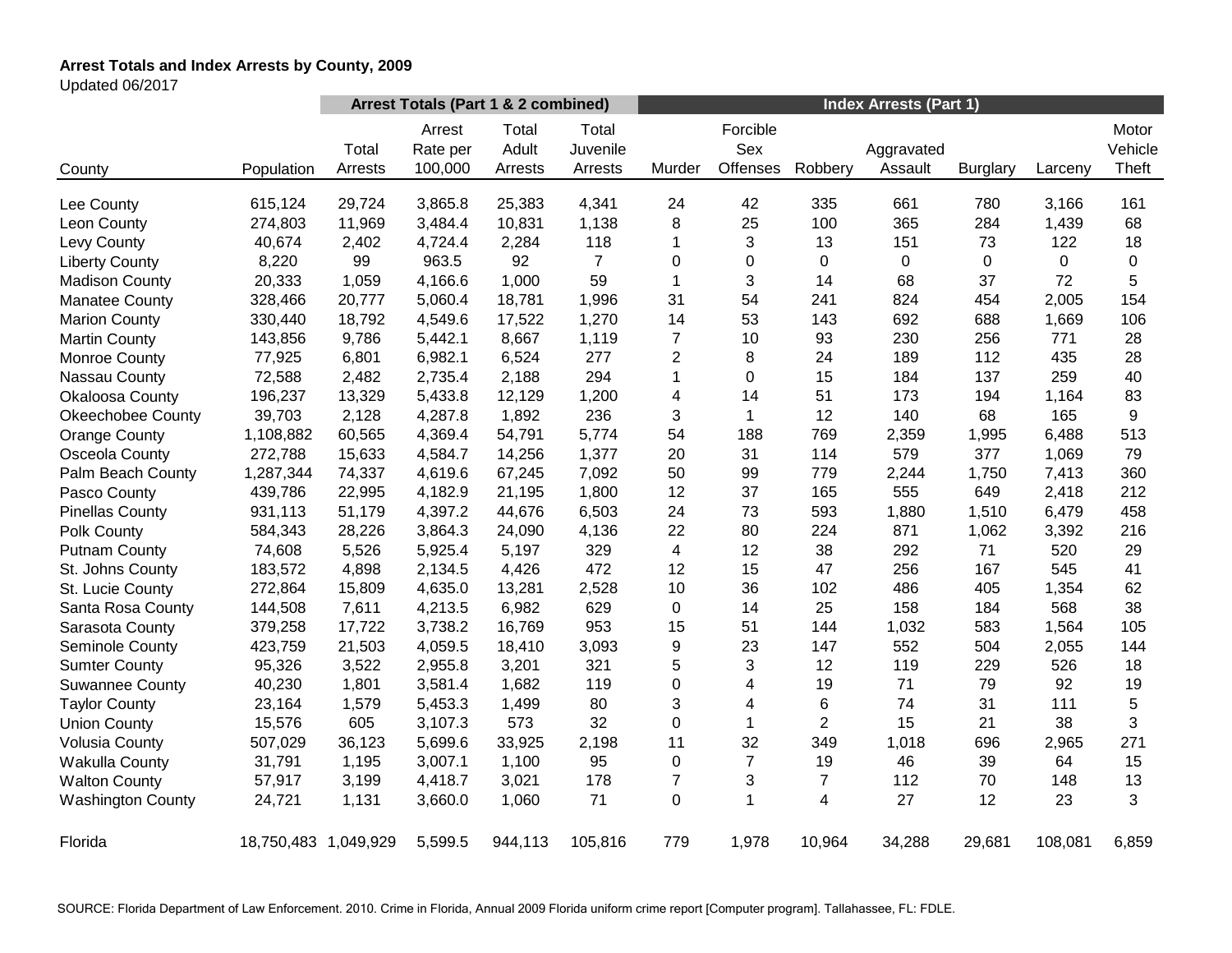Updated 06/2017

**Part 2 Arrests**

|                            |                              | Kidnap/        |                | Simple  | Drug   |                |              |                | Counterfeit/   | Extortion/     |                |
|----------------------------|------------------------------|----------------|----------------|---------|--------|----------------|--------------|----------------|----------------|----------------|----------------|
| County                     | Manslaughter Abduction Arson |                |                | Assault | Arrest | <b>Bribery</b> | Embezzlement | Fraud          | Forgery        | Blackmail      | Intimidation   |
|                            |                              |                |                |         |        |                |              |                |                |                |                |
| Alachua County             | 0                            | 28             | 4              | 1,505   | 2,452  | 1              | 11           | 1,061          | 48             | 0              | 17             |
| <b>Baker County</b>        | 0                            | $\mathbf 0$    | 1              | 44      | 125    | 0              | $\mathbf 0$  | 1              | $\mathbf{1}$   | 0              | $\overline{2}$ |
| <b>Bay County</b>          | 3                            | 23             | 14             | 1,642   | 1,454  | 10             | 30           | 230            | 172            | 0              | 16             |
| <b>Bradford County</b>     | 0                            | $\mathbf 0$    | 0              | 148     | 141    | 0              | $\mathbf 0$  | 13             | $\overline{2}$ | 0              | 1              |
| <b>Brevard County</b>      | 3                            | 16             | 14             | 2,908   | 4,275  | 1              | 31           | 350            | 73             | $\overline{2}$ | 51             |
| <b>Broward County</b>      | $\overline{2}$               | 34             | 27             | 4,932   | 16,429 | 3              | 174          | 759            | 288            | 7              | 166            |
| <b>Calhoun County</b>      | 0                            | 0              | 0              | 78      | 134    | 0              | 0            | 1              | 3              | 0              | 0              |
| <b>Charlotte County</b>    | 0                            | 4              | 5              | 664     | 1,166  | 0              | 10           | 49             | 38             |                | $\overline{2}$ |
| <b>Citrus County</b>       | 0                            | 0              | 1              | 680     | 611    | 1              | 3            | 168            | 14             | 0              | 5              |
| <b>Clay County</b>         | 1                            | $\overline{2}$ | $\overline{2}$ | 706     | 1,165  | 0              |              | 191            | 95             |                | 4              |
| <b>Collier County</b>      | $\overline{2}$               | 9              | $\overline{2}$ | 1,180   | 1,604  | 0              | 6            | 326            | 72             | 3              | 15             |
| Columbia County            |                              | $\overline{2}$ | 1              | 252     | 190    | 0              | 0            | 24             | 9              | 0              | 9              |
| Miami Dade County          | 13                           | 135            | 43             | 8,811   | 24,803 | 10             | 79           | 1,267          | 478            | 47             | 1,398          |
| De Soto County             | $\Omega$                     | $\overline{2}$ | $\overline{2}$ | 201     | 249    | 0              | $\Omega$     | 23             | 13             | 1              | 37             |
| <b>Dixie County</b>        |                              | 1              | 0              | 47      | 56     | 0              | $\Omega$     | 4              | $\overline{7}$ | 0              | 7              |
| <b>Duval County</b>        | 4                            | 27             | 22             | 4,477   | 7,486  | 4              | 163          | 1,411          | 85             | 0              | 13             |
| <b>Escambia County</b>     | 8                            | 55             | 6              | 2,340   | 2,073  | 1              | 0            | 533            | 50             | 5              | 111            |
| <b>Flagler County</b>      | 0                            | $\Omega$       | 0              | 382     | 337    | 0              | 6            | 35             | 10             | 0              | 36             |
| <b>Franklin County</b>     | $\Omega$                     | $\Omega$       | $\overline{2}$ | 62      | 148    | 1              | $\Omega$     | 20             | $\overline{2}$ | 0              |                |
| Gadsden County             | 0                            | $\Omega$       | 0              | 69      | 134    | 0              |              | 5              | 3              | 0              | 0              |
| <b>Gilchrist County</b>    |                              | $\Omega$       | $\Omega$       | 72      | 30     | 0              | $\Omega$     | 0              | 0              | 0              | 0              |
| <b>Glades County</b>       | 0                            | $\Omega$       | $\Omega$       | 9       | 86     | 0              | $\Omega$     | 3              | $\Omega$       | 0              |                |
| <b>Gulf County</b>         | 0                            | 0              | 0              | 27      | 200    | 0              |              |                | 23             | 0              | O              |
| <b>Hamilton County</b>     | 0                            |                | 0              | 90      | 97     | 0              | $\Omega$     | $\overline{2}$ | 6              | 0              |                |
| <b>Hardee County</b>       | $\mathbf 0$                  | 11             | 2              | 148     | 197    | 1              | 0            | 12             | 11             | 0              | 0              |
| <b>Hendry County</b>       | $\overline{2}$               | 6              | 1              | 222     | 260    | 0              | 0            | 32             | $\overline{2}$ | 0              | 10             |
| <b>Hernando County</b>     | 1                            | 21             | $\overline{c}$ | 1,011   | 1,008  | 0              | 0            | 191            | 42             |                | 71             |
| <b>Highlands County</b>    | 0                            | 11             | 1              | 541     | 531    | 0              | 4            | 67             | 6              | 3              | 10             |
| <b>Hillsborough County</b> | 9                            | 24             | 13             | 6,565   | 10,918 | 0              | 107          | 1,321          | 516            |                | 236            |
| <b>Holmes County</b>       | 0                            | 0              | 1              | 87      | 97     | 0              | 0            | 3              | 3              | 0              | 0              |
| <b>Indian River County</b> | $\overline{c}$               | 4              | 1              | 727     | 762    | 0              | -1           | 143            | 15             | 0              | 9              |
| Jackson County             | $\boldsymbol{0}$             | $\overline{2}$ | 0              | 90      | 112    | 0              | 0            | 11             | 4              | 0              |                |
| Jefferson County           | 0                            |                | 0              | 22      | 98     | 0              | 0            | 4              | 4              | 0              | 5              |
| Lafayette County           | 0                            | 0              | 0              | 29      | 18     | 0              | 0            | 0              | $\mathbf 0$    | 0              | 0              |
| <b>Lake County</b>         |                              | 13             | 12             | 1,447   | 2,014  | 0              | 10           | 170            | 108            | 0              | 27             |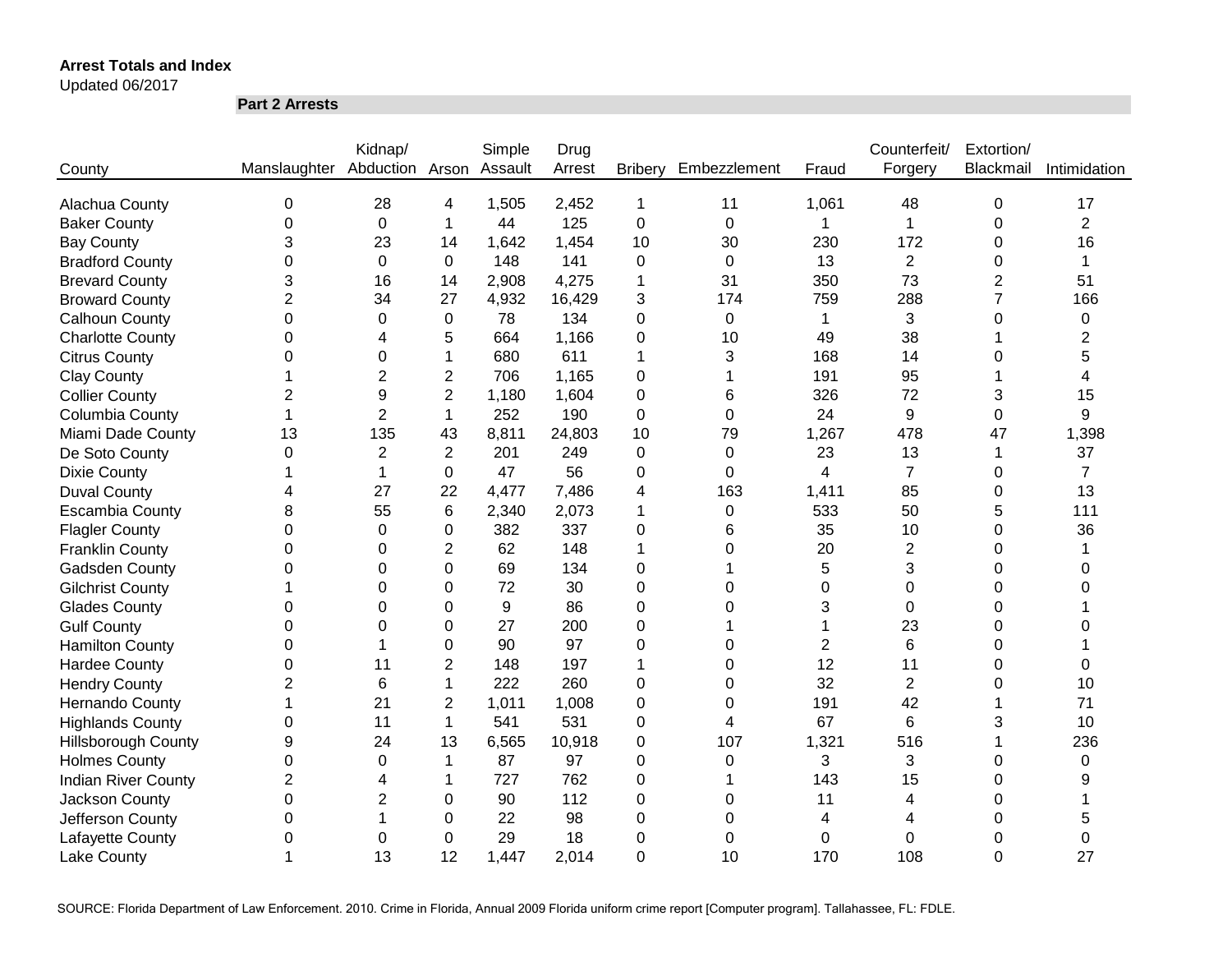Updated 06/2017

**Part 2 Arrests**

|                          |                | Kidnap/         |                | Simple  | Drug           |                |                  |                | Counterfeit/   | Extortion/       |                |
|--------------------------|----------------|-----------------|----------------|---------|----------------|----------------|------------------|----------------|----------------|------------------|----------------|
| County                   | Manslaughter   | Abduction Arson |                | Assault | Arrest         | <b>Bribery</b> | Embezzlement     | Fraud          | Forgery        | Blackmail        | Intimidation   |
| Lee County               | 4              | 1               | 11             | 2,187   | 3,360          | $\pmb{0}$      | 88               | 540            | 82             | $\overline{2}$   | 31             |
| Leon County              | 1              | 23              | 3              | 872     | 1,629          | $\overline{c}$ | 24               | 338            | 73             | 3                | 24             |
| Levy County              | 0              | 3               | 0              | 253     | 344            | $\overline{c}$ | $\boldsymbol{0}$ | 22             | 24             | 0                | 8              |
| <b>Liberty County</b>    | 0              | 0               | 0              | 0       | $\overline{2}$ | 0              | 0                | 0              | 0              | 0                | $\Omega$       |
| <b>Madison County</b>    | 1              | 3               | 0              | 161     | 121            | $\mathbf 0$    | 0                | 11             | 9              |                  | 15             |
| <b>Manatee County</b>    | 3              | 22              | 13             | 2,392   | 2,373          | 0              | 22               | 572            | 70             | 2                | 79             |
| <b>Marion County</b>     | 4              | 19              | 6              | 1,610   | 2,219          | 1              | $\boldsymbol{0}$ | 171            | 28             | $\overline{c}$   | 5              |
| <b>Martin County</b>     | 1              | 4               | 1              | 759     | 1,208          | 1              | $\boldsymbol{0}$ | 302            | 35             |                  | 4              |
| Monroe County            | 0              | 6               | 1              | 486     | 628            | $\mathbf 0$    | 11               | 51             | 6              | 0                | 9              |
| Nassau County            | 0              | 0               | 3              | 246     | 509            | $\mathbf 0$    | 4                | 54             | 33             | 0                | 6              |
| <b>Okaloosa County</b>   | 3              | 11              | 4              | 1,138   | 1,250          | 0              | 0                | 142            | 46             | 0                | 35             |
| <b>Okeechobee County</b> | 1              | 4               | 0              | 226     | 255            | 1              | 1                | $\overline{7}$ | 16             | 0                | 0              |
| <b>Orange County</b>     | 4              | 140             | 29             | 5,565   | 8,863          | 2              | 14               | 888            | 161            | $\overline{2}$   | 131            |
| Osceola County           | 3              | 14              | 5              | 1,647   | 2,124          | $\overline{2}$ | $\mathbf 0$      | 206            | 46             | $\mathbf 0$      | 30             |
| Palm Beach County        | 10             | 41              | 29             | 4,794   | 9,077          | 4              | 60               | 720            | 225            | 20               | 218            |
| Pasco County             | 4              | 14              | 14             | 2,687   | 2,094          | 0              | 10               | 516            | 44             | 11               | 43             |
| <b>Pinellas County</b>   | 5              | 53              | 54             | 5,942   | 8,582          | 3              | 53               | 614            | 345            | 4                | 542            |
| Polk County              | 4              | 63              | 6              | 4,584   | 4,362          | $\overline{c}$ | 1                | 140            | 113            | 14               | 125            |
| <b>Putnam County</b>     | 0              | 9               | 6              | 395     | 691            | 0              | 0                | 82             | 14             | 0                | 23             |
| St. Johns County         | $\overline{2}$ | 8               | 0              | 554     | 622            | 0              | 1                | 111            | 26             | 2                | $\overline{7}$ |
| St. Lucie County         | $\mathbf 0$    | 1               | 3              | 1,699   | 2,198          | 0              | $\overline{2}$   | 123            | 31             | 1                | 30             |
| Santa Rosa County        | 1              | 10              | 1              | 561     | 628            | 0              | 0                | 163            | 8              | 0                | 13             |
| Sarasota County          | 0              | 19              | 4              | 760     | 2,596          | 2              | 3                | 274            | 155            | 11               | 8              |
| Seminole County          |                | 20              | 10             | 1,796   | 2,631          | 2              | 20               | 225            | 137            | $\boldsymbol{0}$ | 458            |
| <b>Sumter County</b>     | 0              | 5               | $\mathbf{0}$   | 230     | 486            | 0              | $\Omega$         | 29             | 8              | 0                | 3              |
| <b>Suwannee County</b>   |                | 1               | 0              | 160     | 386            | 4              |                  | 15             | 10             | 0                | 11             |
| <b>Taylor County</b>     |                | 5               | 0              | 91      | 104            | 0              | $\Omega$         | 40             | 5              | 0                | 10             |
| <b>Union County</b>      | 0              | $\overline{2}$  | $\Omega$       | 22      | 71             | 0              | $\Omega$         | 11             | $\overline{4}$ | 0                | 1              |
| <b>Volusia County</b>    | 3              | 12              | $\overline{7}$ | 3,013   | 4,510          | 0              | 4                | 259            | 248            |                  | 36             |
| <b>Wakulla County</b>    | 0              | 4               | 0              | 110     | 114            | 0              | 0                | 10             | 4              | 0                | 8              |
| <b>Walton County</b>     | 1              | $\overline{c}$  | 1              | 253     | 335            | 0              | $\Omega$         | 57             | 9              | 0                | 9              |
| <b>Washington County</b> | $\Omega$       | $\Omega$        | $\Omega$       | 114     | 224            | $\overline{0}$ | $\Omega$         | 5              | $\overline{2}$ | $\Omega$         | $\Omega$       |
| Florida                  | 112            | 951             | 390            | 87,522  | 146,056        | 61             | 957              | 15,129         | 4,220          | 149              | 4,184          |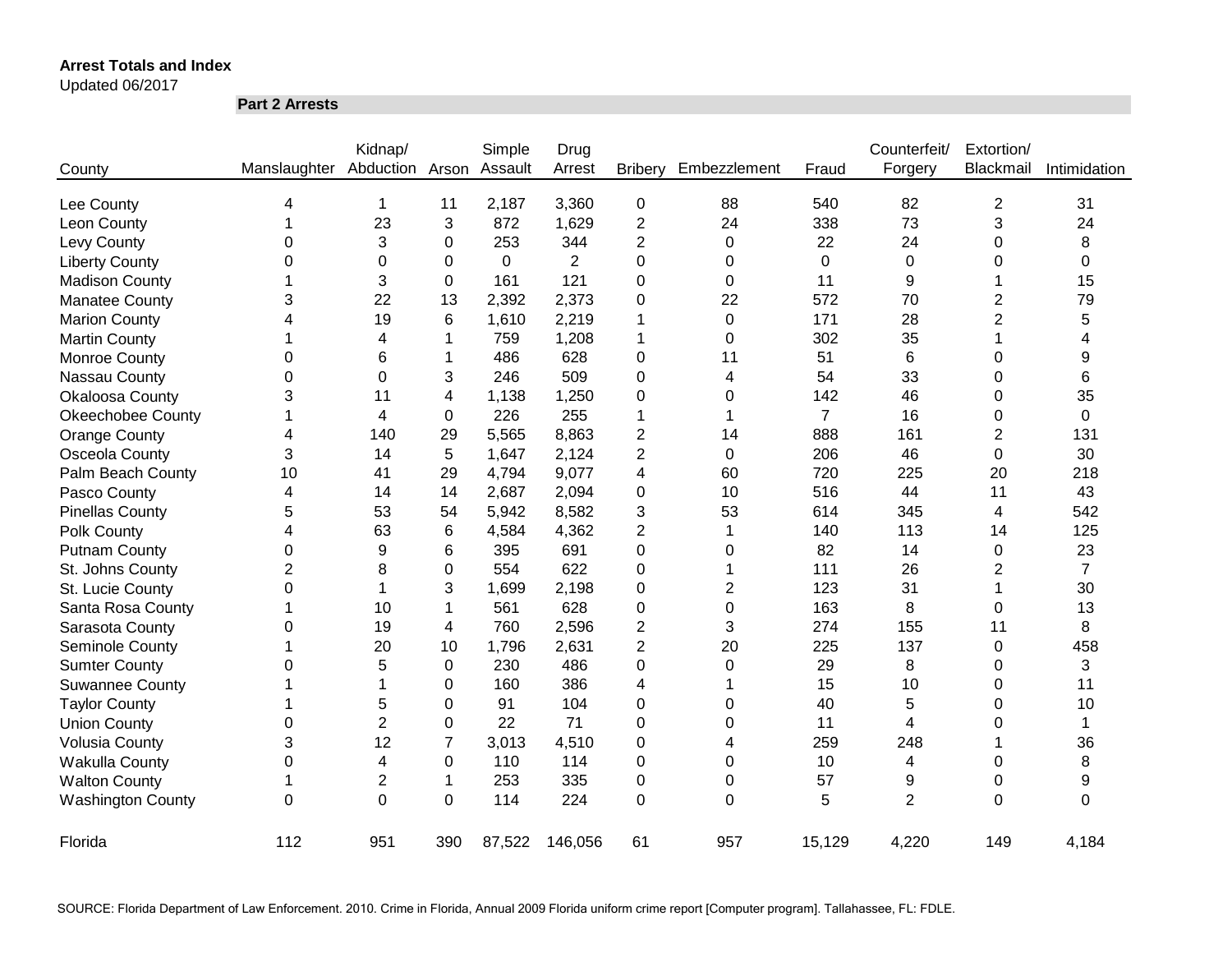Updated 06/2017

**Part 2 Arrests, continued**

|                            |                  | Non-Forcible   | Stolen         |            | Destruction/     |          | Weapons        | Liquor Law     |        |
|----------------------------|------------------|----------------|----------------|------------|------------------|----------|----------------|----------------|--------|
| County                     | Prostitution     | Sex Offenses   | Property       | <b>DUI</b> | Vandalism        | Gambling | Violations     | Violations     | Misc.  |
|                            |                  |                |                |            |                  |          |                |                |        |
| Alachua County             | 26               | 36             | 39             | 574        | 153              | 0        | 103            | 925            | 8,427  |
| <b>Baker County</b>        | $\mathbf 0$      | 10             | 4              | 43         | 0                | 0        | 5              | 8              | 1,038  |
| <b>Bay County</b>          | 17               | 106            | 75             | 613        | 325              | 7        | 102            | 1,569          | 6,670  |
| <b>Bradford County</b>     | 0                | 14             | 4              | 44         | 28               | 0        | 5              | 19             | 482    |
| <b>Brevard County</b>      | 77               | 105            | 59             | 2,369      | 206              | 0        | 193            | 947            | 14,295 |
| <b>Broward County</b>      | 482              | 202            | 376            | 3,031      | 393              | 47       | 566            | 3,066          | 39,236 |
| Calhoun County             | 0                | 0              | 3              | 56         | 16               | 0        | 4              | 12             | 234    |
| <b>Charlotte County</b>    | 3                | 17             | 3              | 514        | 54               | 0        | 17             | 62             | 4,786  |
| <b>Citrus County</b>       | 1                | 58             | 34             | 287        | 59               | 0        | 22             | 76             | 2,463  |
| <b>Clay County</b>         | 9                | 17             | 81             | 485        | 131              | 0        | 64             | 68             | 4,335  |
| <b>Collier County</b>      | 12               | 69             | 5              | 1,124      | 112              | 6        | 75             | 152            | 7,502  |
| Columbia County            | 0                | 16             | 9              | 123        | 11               | 0        | 5              | 56             | 1,899  |
| Miami Dade County          | 858              | 582            | 259            | 5,087      | 1,041            | 164      | 951            | 8,655          | 63,389 |
| De Soto County             | 8                | 19             | 23             | 44         | $\overline{7}$   | 1        | 12             | 16             | 1,297  |
| <b>Dixie County</b>        | 0                | 1              | 6              | 25         | 10               | 0        | 0              | $\overline{2}$ | 241    |
| <b>Duval County</b>        | 644              | 408            | 248            | 3,349      | 440              | 1        | 644            | 1,914          | 20,597 |
| <b>Escambia County</b>     | 94               | 127            | 34             | 592        | 242              | 3        | 132            | 410            | 8,717  |
| <b>Flagler County</b>      | 0                | 10             | 24             | 213        | 15               | 0        | 23             | 20             | 1,447  |
| <b>Franklin County</b>     | 0                | 16             | 1              | 62         | 32               | 0        | 4              | 9              | 774    |
| <b>Gadsden County</b>      | 6                | 4              | 4              | 83         | 16               | 0        | 7              | 10             | 967    |
| <b>Gilchrist County</b>    | 0                | 1              | 0              | 23         | $\mathbf{1}$     | 0        | $\overline{2}$ | 5              | 199    |
| <b>Glades County</b>       | 0                | $\overline{2}$ | $\overline{2}$ | 50         | $\overline{2}$   | 0        | 3              | $\mathbf 0$    | 368    |
| <b>Gulf County</b>         | 0                | 1              | 0              | 77         | 4                | 0        | 12             | $\overline{7}$ | 611    |
| <b>Hamilton County</b>     | 0                | 1              | 0              | 39         | 12               | 0        | 10             | 30             | 557    |
| <b>Hardee County</b>       | 0                | 6              | 3              | 77         | 12               | 0        | 11             | 17             | 1,201  |
| <b>Hendry County</b>       | 0                | 20             | 12             | 156        | 28               | 0        | 10             | 61             | 2,465  |
| Hernando County            | 1                | 51             | 107            | 555        | 150              | 1        | 43             | 35             | 2,052  |
| <b>Highlands County</b>    | 0                | 18             | 13             | 211        | 35               | 0        | 18             | 65             | 2,714  |
| <b>Hillsborough County</b> | 686              | 163            | 154            | 5,652      | 663              | 52       | 813            | 3,977          | 38,802 |
| <b>Holmes County</b>       | $\boldsymbol{0}$ | $\overline{2}$ | 0              | 41         | $\boldsymbol{0}$ | 0        | $\mathbf{1}$   | 9              | 439    |
| <b>Indian River County</b> | 3                | 48             | 18             | 482        | 79               | 0        | 42             | 63             | 3,675  |
| Jackson County             | 0                | 4              | 1              | 78         | $\overline{7}$   | 0        | 4              | 21             | 719    |
| Jefferson County           | 0                | 3              | 1              | 41         | 9                | 0        | 4              | 5              | 302    |
| Lafayette County           | 0                | 3              | 0              | 1          | $\mathbf{1}$     | 0        | 0              | 3              | 94     |
| <b>Lake County</b>         |                  |                |                |            |                  |          |                |                |        |